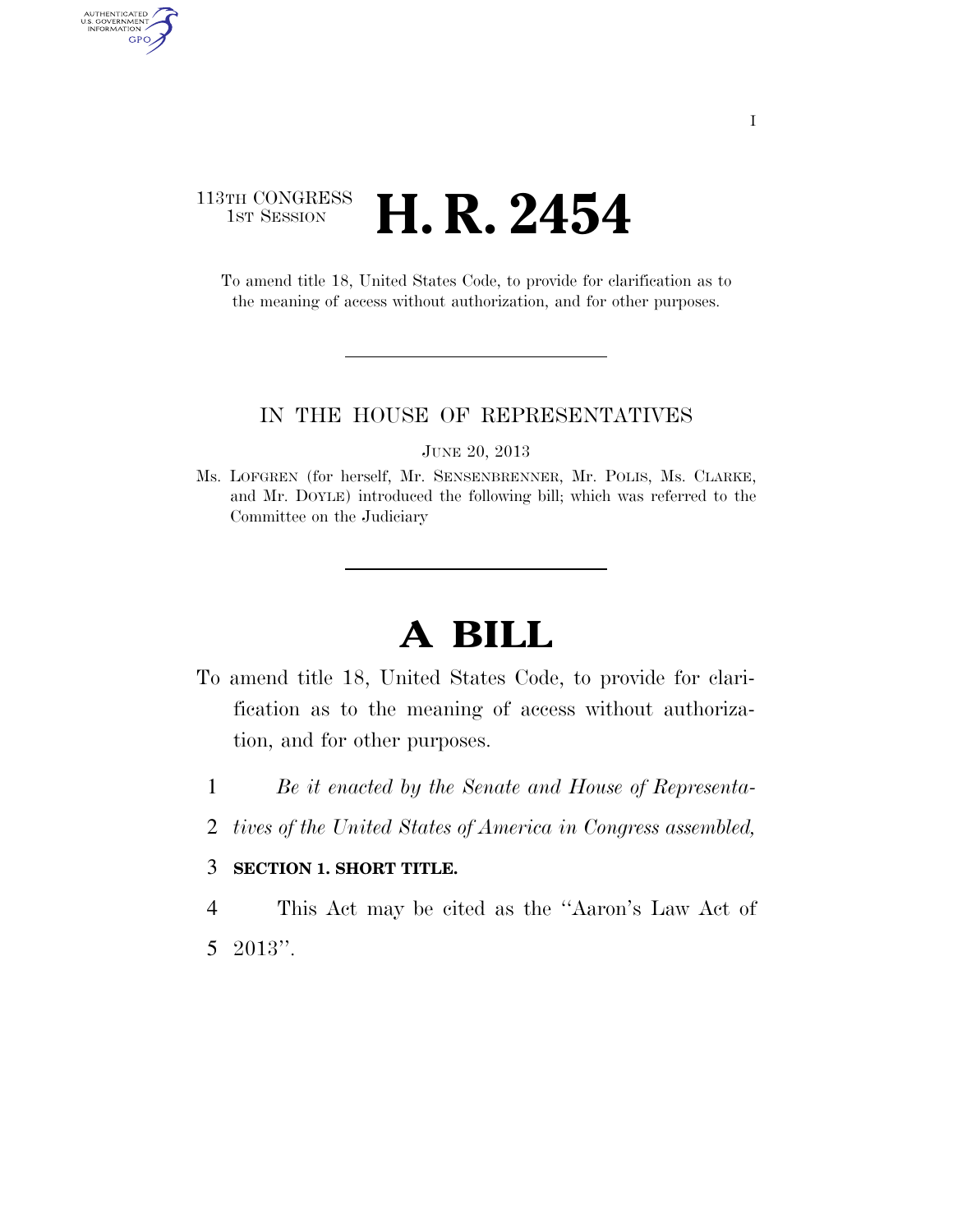| $\mathbf{1}$   | SEC. 2. CLARIFYING THAT "ACCESS WITHOUT AUTHORIZA-          |
|----------------|-------------------------------------------------------------|
| $\overline{2}$ | TION" UNDER 18 U.S.C. 1030 MEANS CIR-                       |
| 3              | <b>CUMVENTION OF</b><br><b>TECHNOLOGICAL</b><br><b>BAR-</b> |
| $\overline{4}$ | RIERS IN ORDER TO GAIN UNAUTHORIZED                         |
| 5              | ACCESS.                                                     |
| 6              | (a) IN GENERAL.—Section $1030(e)(6)$ of title 18,           |
| 7              | United States Code, is amended by-                          |
| 8              | (1) striking "exceeds authorized access" and all            |
| 9              | that follows; and                                           |
| 10             | (2) inserting the following: "'access without au-           |
| 11             | thorization' means—                                         |
| 12             | $\lq\lq$ to obtain information on a protected               |
| 13             | computer;                                                   |
| 14             | $\lq$ (B) that the accesser lacks authorization             |
| 15             | to obtain; and                                              |
| 16             | " $(C)$ by knowingly circumventing one or                   |
| 17             | more technological or physical measures that                |
| 18             | are designed to exclude or prevent unauthorized             |
| 19             | individuals from obtaining that information;".              |
| 20             | CONFORMING AMENDMENT.-Section<br>(b)<br>$1030$ of           |
| 21             | title 18, United States Code, is amended—                   |
| 22             | $(1)$ in subsection $(d)(10)$ by striking "unauthor-        |
| 23             | ized access, or exceeding authorized access, to a"          |
| 24             | and inserting "access without authorization of a pro-       |
| 25             | tected"; and                                                |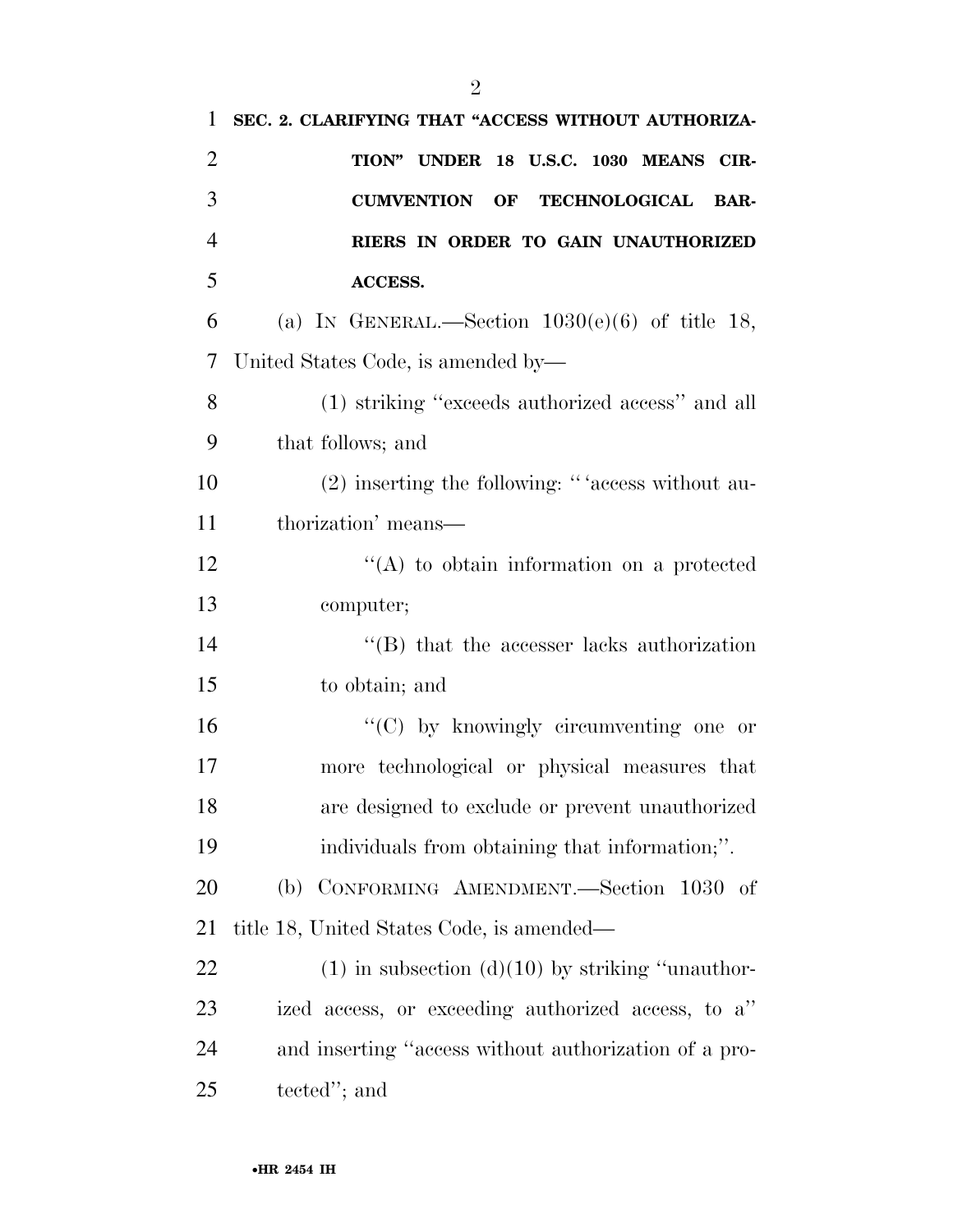(2) by striking ''exceeds authorized access'' each place it appears. **SEC. 3. ELIMINATING REDUNDANCY.**  Section 1030(a)(4) of title 18, United States Code, is repealed. **SEC. 4. MAKING PENALTIES PROPORTIONAL TO CRIMES.**  Section 1030(c)(2) of title 18, United States Code is amended—  $(1)$  in subparagraph  $(A)$ — (A) by striking ''conviction for another'' 11 and inserting "subsequent"; and 12 (B) by inserting "such" after "attempt to commit''; (2) in subparagraph (B)(i), by inserting after ''financial gain'' the following: ''and the fair market value of the information obtained exceeds \$5,000''; (3) in subparagraph (B)(ii), by striking ''the of- fense was committed'' and all that follows through the semicolon, and inserting the following: ''the of- fense was committed in furtherance of any criminal act in violation of the Constitution or laws of the United States or of any State punishable by a term of imprisonment greater than one year, unless such criminal acts are prohibited by this section or such